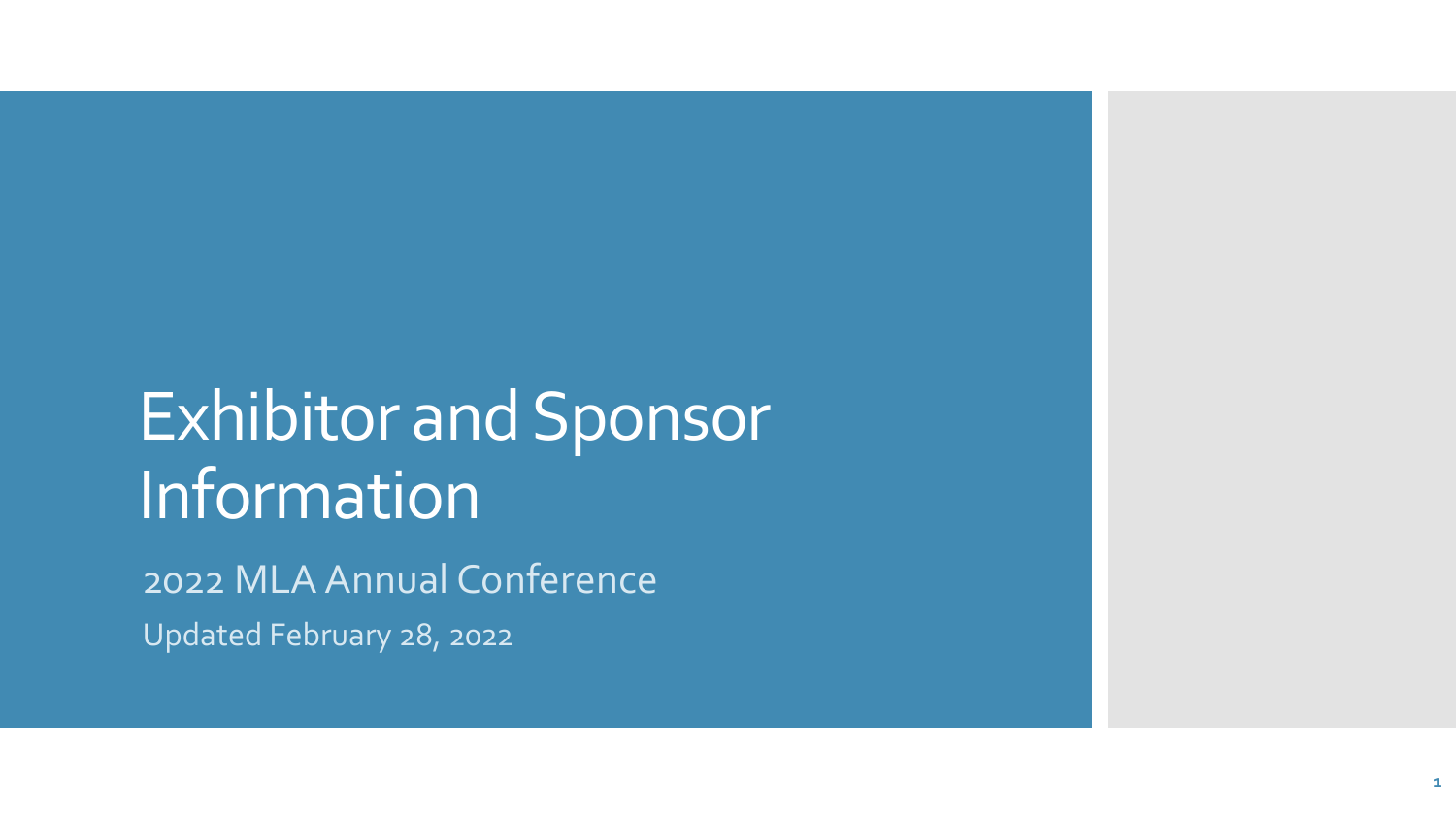## **Conference** profile

The Massachusetts Library Association's annual conference features a robust variety of programming and learning opportunities for library leaders and decision makers across the Commonwealth.

The conference typically attracts approximately 500 librarians and paralibraians from public, academic, school and special libraries.

**For exhibitors**, the conference offers such traffic boosters as:

- Refreshment breaks and boxed lunches served in the exhibit hall
- Nearly three hours of exclusive time over the two show dates
- Raffle tables positioned in the exhibit hall
- Opportunity to participate in the evening events

**For sponsors**, the conference offers a variety of sponsorship opportunities for nearly every giving level.

- MLA is a registered 501(c)3 and your sponsorship is tax-deductible
- Depending on the level, opportunity to introduce a session or participate in evening events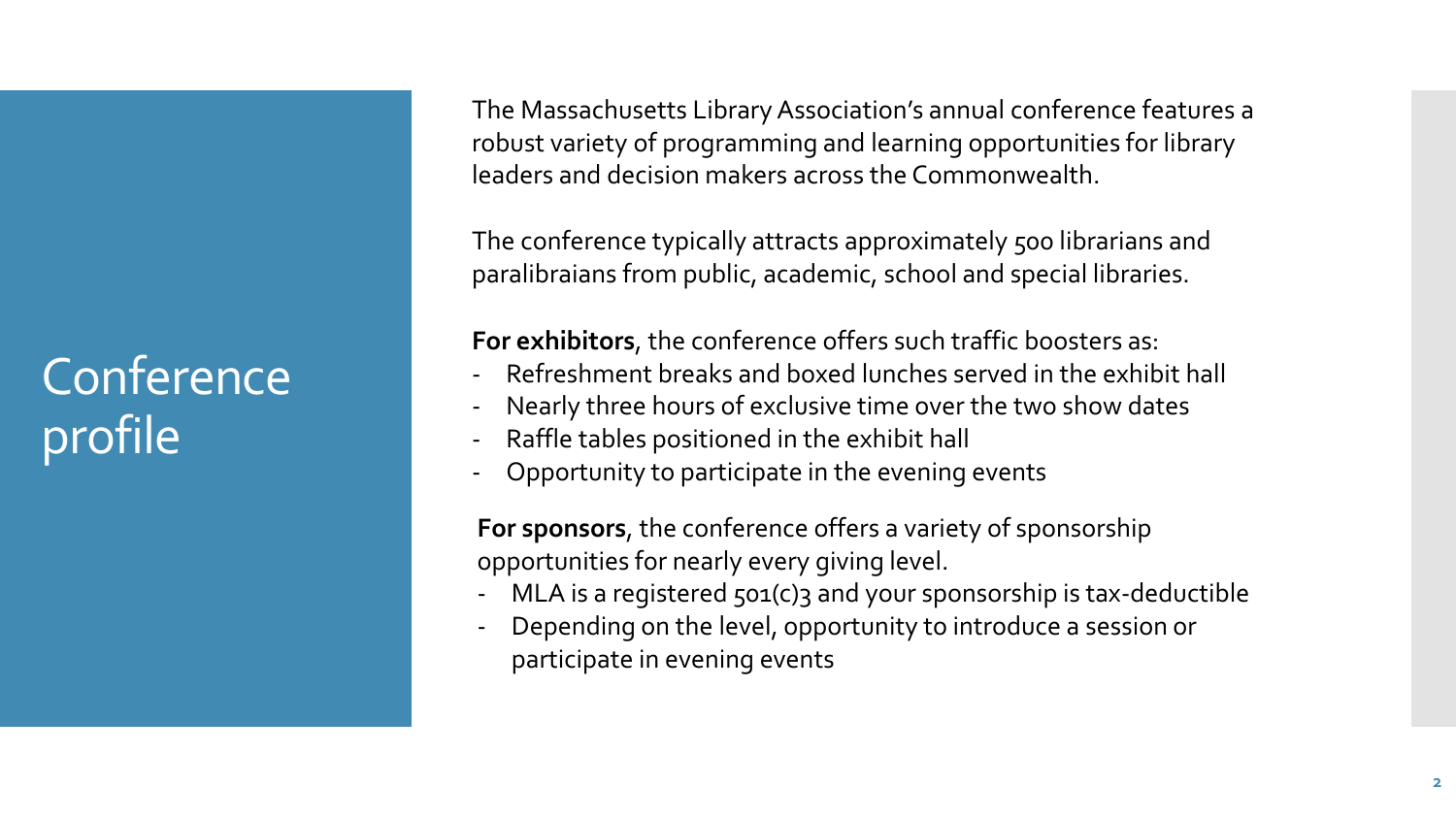### Exhibitor overview

| <b>Type</b>     | <b>Booth</b><br>(inside hall)                                                                                                                                                                                                       | <b>Premium Table</b><br>(prefunction)                                                                                                                                                                                                                                   | <b>Table</b><br>(inside hall)                                                                                                                                                                                                                                         |
|-----------------|-------------------------------------------------------------------------------------------------------------------------------------------------------------------------------------------------------------------------------------|-------------------------------------------------------------------------------------------------------------------------------------------------------------------------------------------------------------------------------------------------------------------------|-----------------------------------------------------------------------------------------------------------------------------------------------------------------------------------------------------------------------------------------------------------------------|
| Opportunity     | $8'$ x <sub>10</sub> $'$                                                                                                                                                                                                            | 8'ft table                                                                                                                                                                                                                                                              | 8'ft table                                                                                                                                                                                                                                                            |
| <b>Includes</b> | 8' High Back Wall Drape<br>• 3' High Side Rail Drape<br>One (1) 8' x 30" wide skirted<br>table<br>• Two $(2)$ folding chairs<br>One (1) $7'' \times 44''$ ID sign<br>One (1) wastebasket with<br>liner<br>Boxed lunch for (1) staff | 8' High Back Wall drape<br>$\bullet$<br>One (1) 8' x 30" wide skirted<br>$\bullet$<br>table<br>Two (2) folding chairs<br>$\bullet$<br>One (1) 7" x 44" ID sign<br>$\bullet$<br>One (1) Wastebasket with<br>$\bullet$<br>liner<br>Boxed lunch for (1) staff<br>$\bullet$ | 3' High Back Wall Drape<br>$\bullet$<br>One $(1)$ 8' x 30" wide<br>$\bullet$<br>skirted table<br>Two (2) folding chairs<br>One (1) $7'' \times 44''$ ID sign<br>$\bullet$<br>One (1) Wastebasket<br>$\bullet$<br>with liner<br>Boxed lunch for (1) staff<br>$\bullet$ |
| # available     | 15                                                                                                                                                                                                                                  | 11                                                                                                                                                                                                                                                                      | 27                                                                                                                                                                                                                                                                    |
| Cost            | \$991                                                                                                                                                                                                                               | \$691                                                                                                                                                                                                                                                                   | \$551.00                                                                                                                                                                                                                                                              |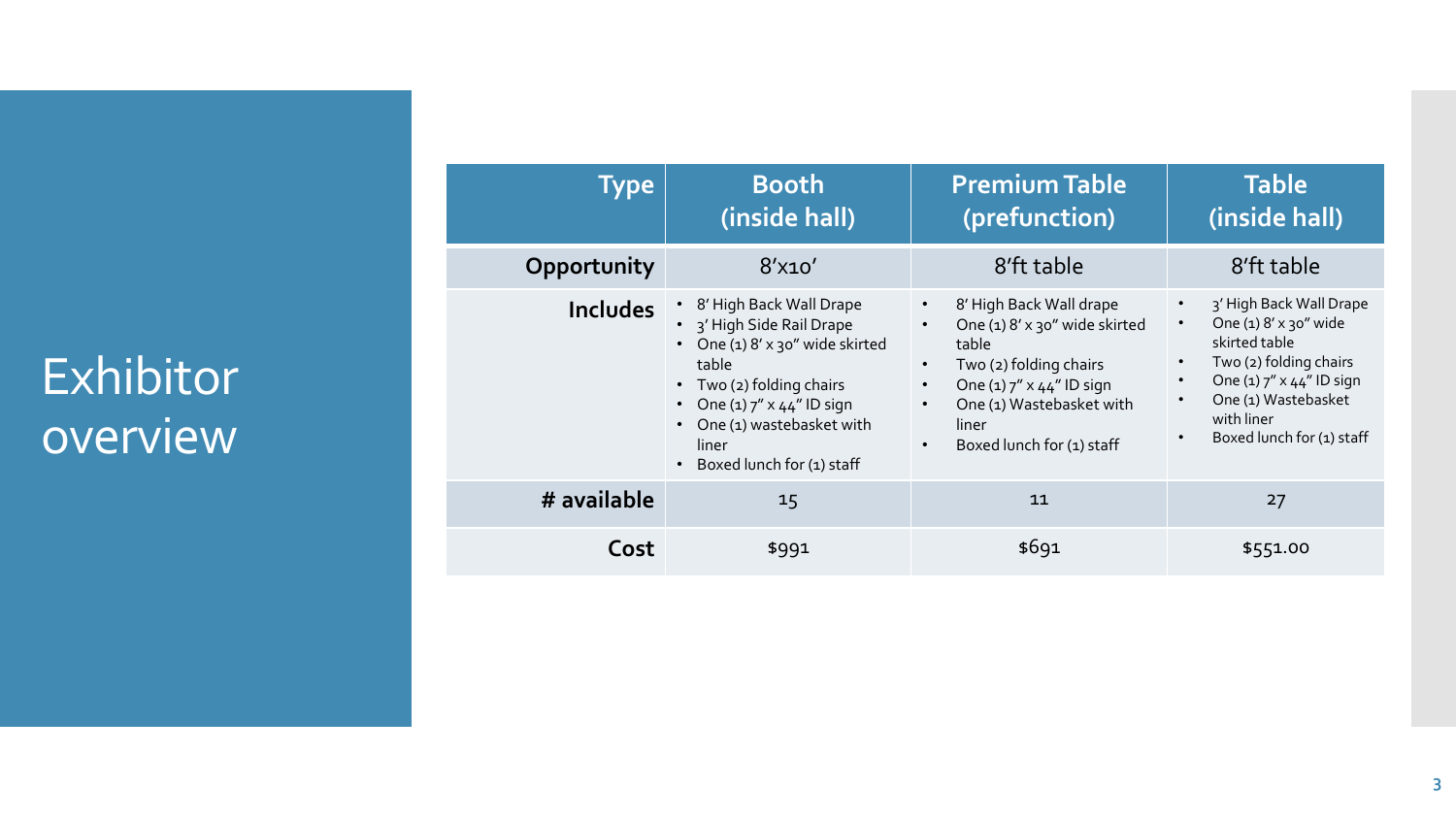## Exhibit show schedule + deadlines

#### **Show schedule**

| <b>Function</b>    | Day/Time                                              |
|--------------------|-------------------------------------------------------|
| Exhibitor move-in  | May 22, $3:00 - 8:00$ pm<br>May 23, 7:00 - 9:00am     |
| Show hours         | May 23, 10:00am $-$ 5:00pm<br>May 24, 8:30am - 3:30pm |
| Exhibitor move-out | May $24, 3:30$ pm                                     |

\*Show hours are subject to subtle time changes as the agenda is still in development.

#### **Key deadlines for exhibitors**

| <b>Deadline</b>     | Item due                                                                                                                            |
|---------------------|-------------------------------------------------------------------------------------------------------------------------------------|
| April 8             | All invoice payments received to be featured in printed<br>materials                                                                |
| Mid-April or sooner | Exhibitor packets will be sent via email to<br>$\bullet$<br>registered/fully paid exhibitors<br>Booth numbers assigned<br>$\bullet$ |
| May 16              | Make sure all staff are accurately registered and order<br>additional meals if desired                                              |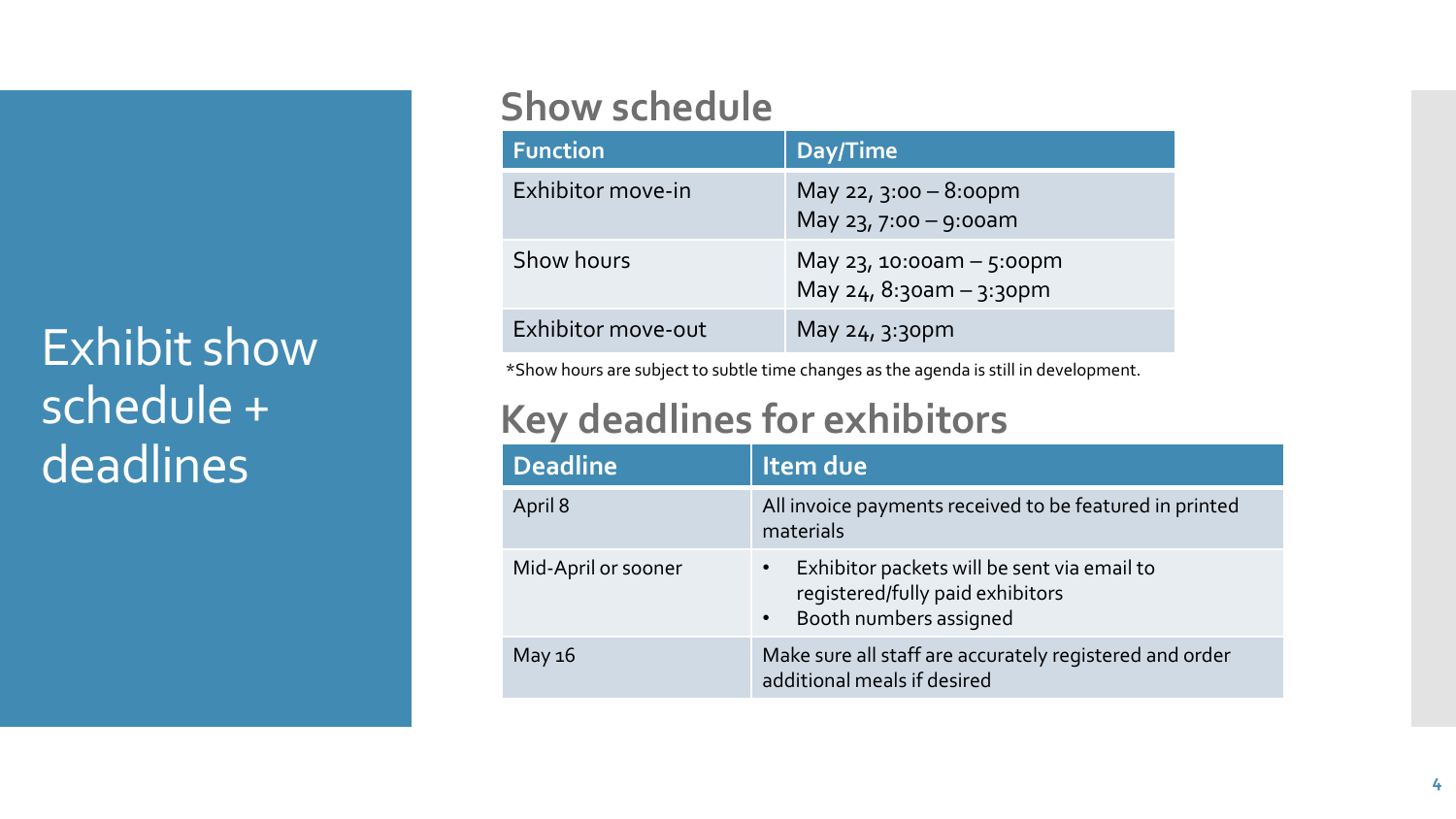## Sponsorship overview

| Type        | <b>Bronze</b>                                         | <b>Silver</b>                    | Gold                         | Platinum                                     |
|-------------|-------------------------------------------------------|----------------------------------|------------------------------|----------------------------------------------|
| Opportunity | Sponsor a<br>scholarship or<br>advertising<br>package | Program<br>(breakout)<br>sponsor | Reception,<br>dinner, trivia | Keynote<br>session or<br>business<br>session |
| # available | Unlimited                                             | 40                               | 3                            | 3                                            |
| Cost        | \$450                                                 | \$650                            | \$1000                       | \$2000                                       |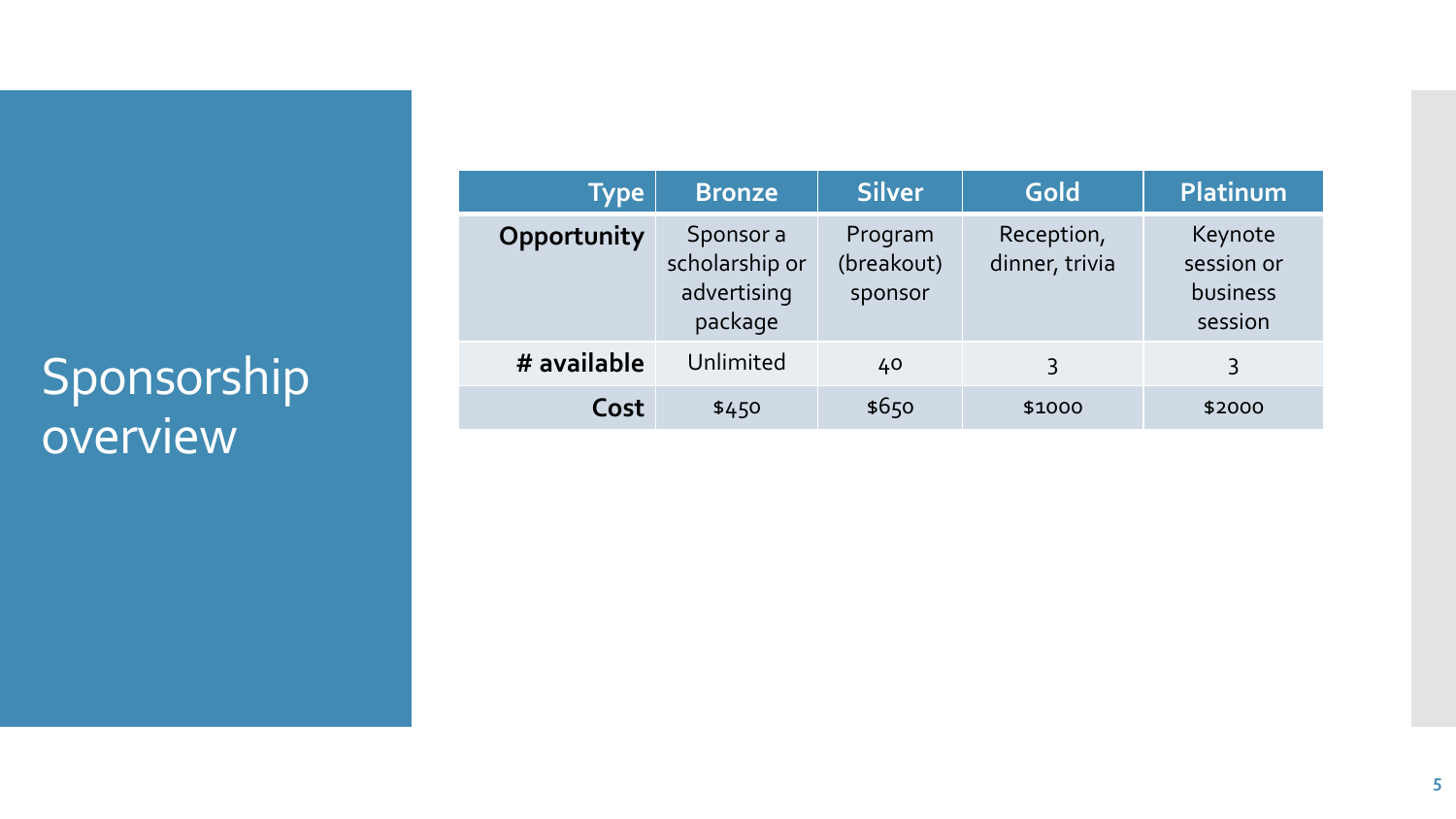## Platinum Sponsor

| Offer                  | <b>Description</b>                                                                                                                                                                                                                                                                                                                                                                                                                                                                                                                                                                                                                                                                                                                                                                                                                                                                                                                      |
|------------------------|-----------------------------------------------------------------------------------------------------------------------------------------------------------------------------------------------------------------------------------------------------------------------------------------------------------------------------------------------------------------------------------------------------------------------------------------------------------------------------------------------------------------------------------------------------------------------------------------------------------------------------------------------------------------------------------------------------------------------------------------------------------------------------------------------------------------------------------------------------------------------------------------------------------------------------------------|
| <b>General session</b> | Sponsor one of keynote or business sessions                                                                                                                                                                                                                                                                                                                                                                                                                                                                                                                                                                                                                                                                                                                                                                                                                                                                                             |
| # available            | 3                                                                                                                                                                                                                                                                                                                                                                                                                                                                                                                                                                                                                                                                                                                                                                                                                                                                                                                                       |
| <b>Benefits</b>        | Access to opted-in pre-show registration list and post-show<br>$\bullet$<br>attendee list, one-time use<br>In-person remarks prior to session<br>Company logo in Spring 2022 MLA Newsletter<br>Announcement on MLA social media accounts<br>Company logo on pre-show teaser mailing (email, possibly print)<br>Company logo + link on first page of conference website listed as<br>part of sponsor announcement<br>Company logo + link on sponsorship page of MLA website<br>Recognition throughout meeting including general sessions<br>Company logo on webinar dashboard for sponsored session if<br>applicable<br>One (1) complimentary banner ad on conference website<br>$\bullet$<br>Two (2) complimentary dinner tickets<br>$\bullet$<br>Recognition at exhibit booth as a 'sponsor'<br>$\bullet$<br>One (1) full page ad in program booklet<br>$\bullet$<br>50% off 10'x10' exhibitor booth or 25% off table top<br>$\bullet$ |
| Cost                   | \$2000.00                                                                                                                                                                                                                                                                                                                                                                                                                                                                                                                                                                                                                                                                                                                                                                                                                                                                                                                               |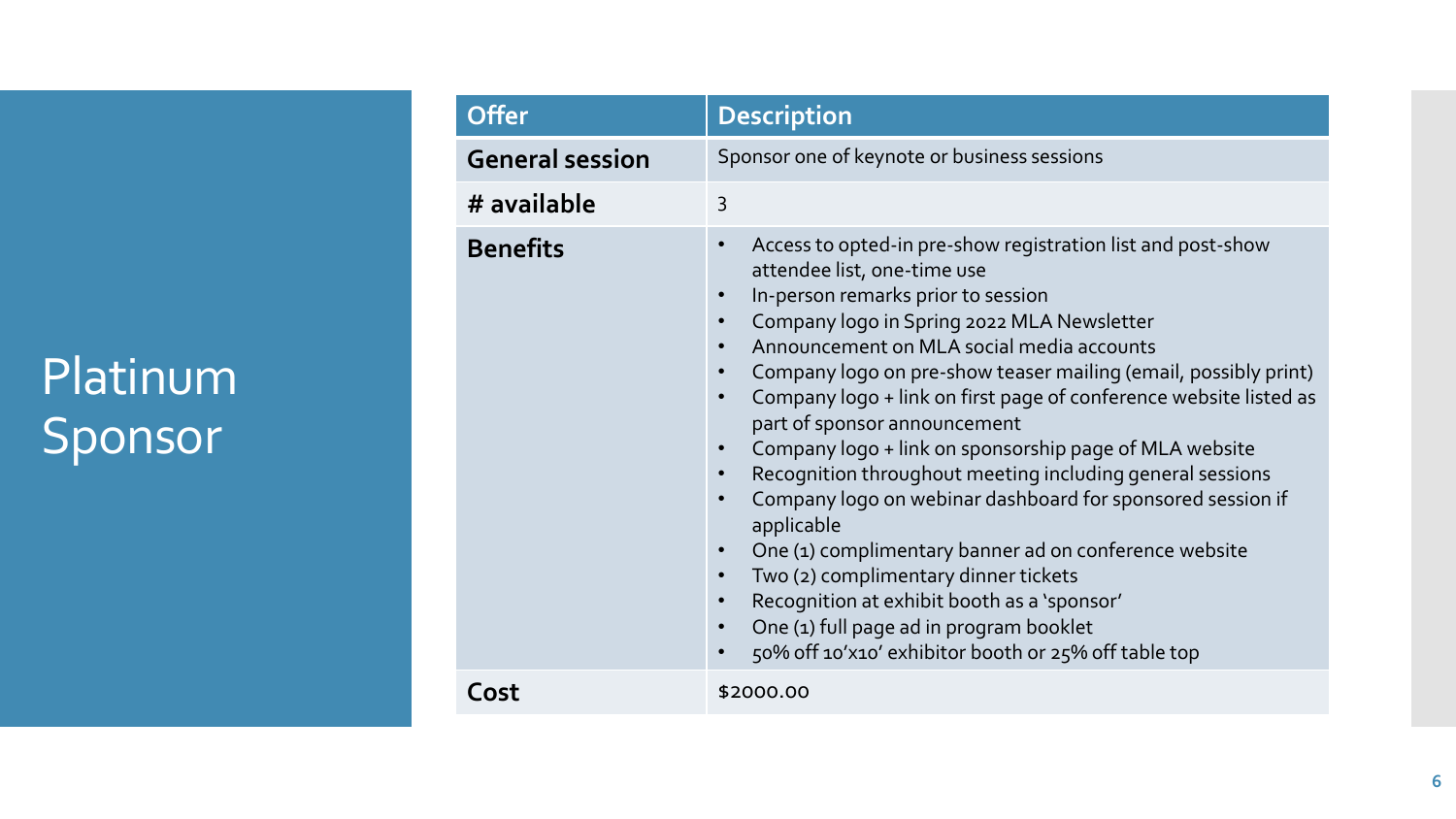## Gold Sponsor

| <b>Offer</b>    | <b>Description</b>                                                                                                                                                                                                                                                                                                                                                                                                                                                                                                                                                                                                                                                                                                                                                                                                                                                  |
|-----------------|---------------------------------------------------------------------------------------------------------------------------------------------------------------------------------------------------------------------------------------------------------------------------------------------------------------------------------------------------------------------------------------------------------------------------------------------------------------------------------------------------------------------------------------------------------------------------------------------------------------------------------------------------------------------------------------------------------------------------------------------------------------------------------------------------------------------------------------------------------------------|
| <b>Session</b>  | Evening event sponsor                                                                                                                                                                                                                                                                                                                                                                                                                                                                                                                                                                                                                                                                                                                                                                                                                                               |
| # available     | Reception, dinner or trivia on Monday night (3)                                                                                                                                                                                                                                                                                                                                                                                                                                                                                                                                                                                                                                                                                                                                                                                                                     |
| <b>Benefits</b> | Access to opted-in pre-show registration list and post-show<br>$\bullet$<br>attendee list, one-time use<br>In-person remarks prior to session<br>Company logo in Spring 2022 MLA Newsletter<br>$\bullet$<br>Announcement on MLA social media accounts<br>Company logo on pre-show teaser mailing (email, possibly print)<br>$\bullet$<br>Company logo + link on first page of conference website listed as<br>$\bullet$<br>part of sponsor announcement<br>Company logo + link on sponsorship page of MLA website<br>$\bullet$<br>Recognition throughout meeting including general sessions<br>Company logo on webinar dashboard for sponsored session if<br>applicable<br>One (1) complimentary banner ad on conference website<br>$\bullet$<br>Recognition at exhibit booth as a 'sponsor', if applicable<br>One (1) half page ad in program booklet<br>$\bullet$ |
| Cost            | \$1000                                                                                                                                                                                                                                                                                                                                                                                                                                                                                                                                                                                                                                                                                                                                                                                                                                                              |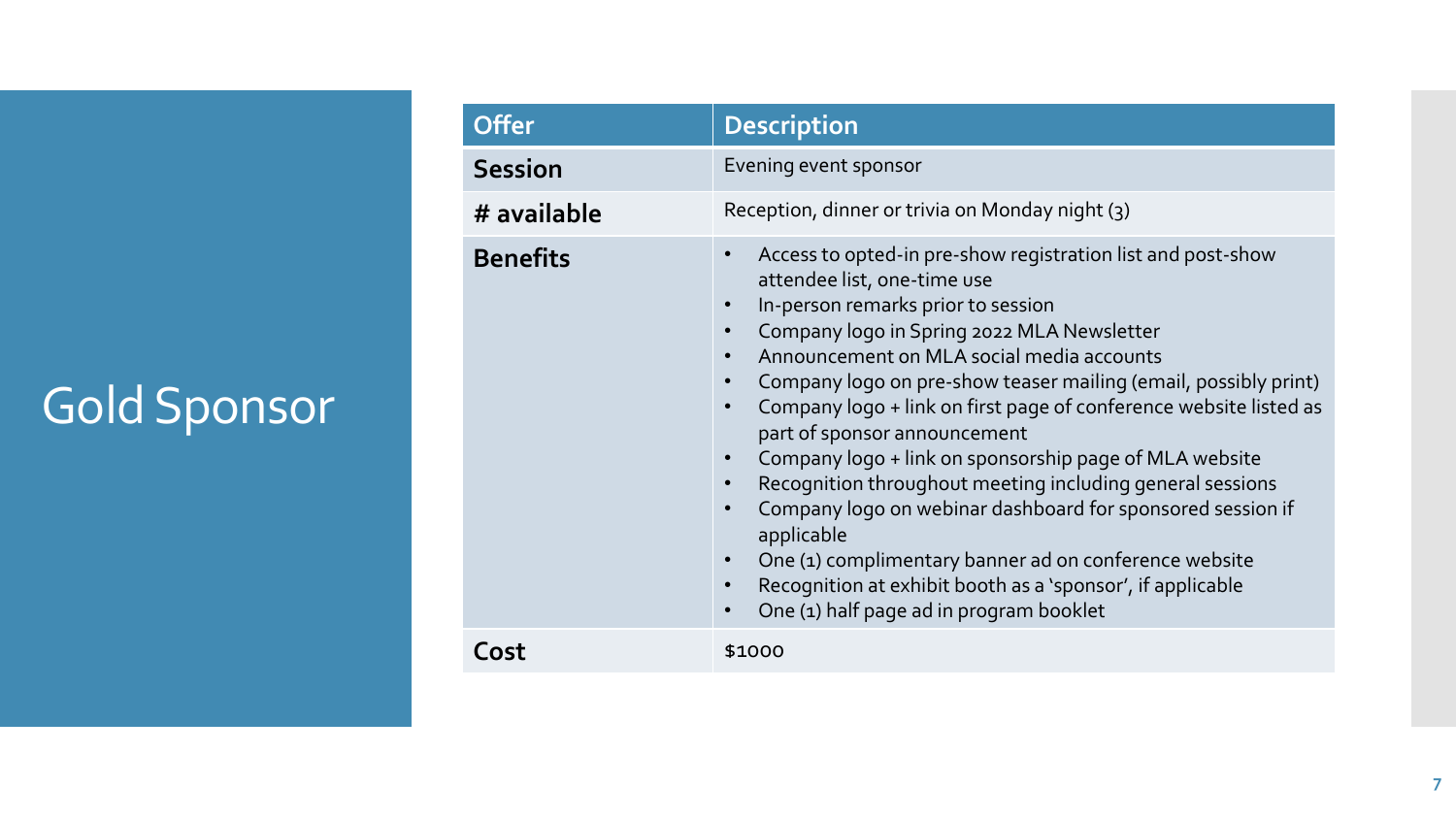## Silver Sponsor

| <b>Offer</b>          | Description                                                                                                                                                                                                                                                                                                                                                                                                                                                                                                                                                                                                                                                                                                        |
|-----------------------|--------------------------------------------------------------------------------------------------------------------------------------------------------------------------------------------------------------------------------------------------------------------------------------------------------------------------------------------------------------------------------------------------------------------------------------------------------------------------------------------------------------------------------------------------------------------------------------------------------------------------------------------------------------------------------------------------------------------|
| <b>Silver sponsor</b> | Sponsor a program/breakout                                                                                                                                                                                                                                                                                                                                                                                                                                                                                                                                                                                                                                                                                         |
| # available           | 40                                                                                                                                                                                                                                                                                                                                                                                                                                                                                                                                                                                                                                                                                                                 |
| <b>Benefits</b>       | Access to opted-in pre-show registration list and post-show<br>attendee list, one-time use<br>In-person remarks prior to session<br>Company logo in Spring 2022 MLA Newsletter<br>Announcement on MLA social media accounts<br>Company logo on pre-show teaser mailing (email, possibly print)<br>Company logo + link on first page of conference website listed as<br>part of sponsor announcement<br>Company logo + link on sponsorship page of MLA website<br>Recognition throughout meeting including general sessions<br>Company logo on webinar dashboard for sponsored session if<br>applicable<br>Recognition at exhibit booth as a 'sponsor', if applicable<br>One (1) quarter page ad in program booklet |
| Cost                  | \$650                                                                                                                                                                                                                                                                                                                                                                                                                                                                                                                                                                                                                                                                                                              |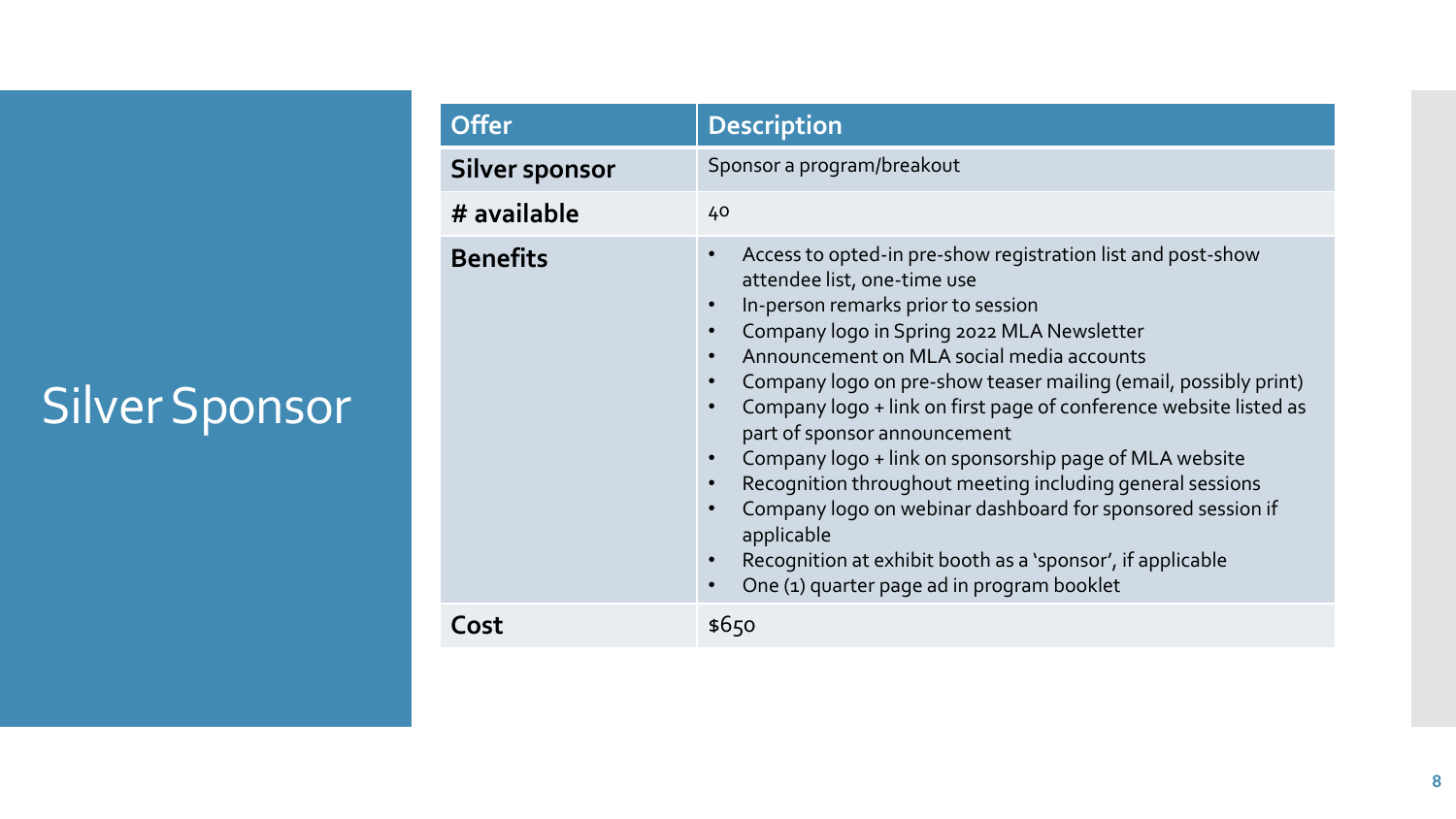### Bronze Sponsor

| <b>Offer</b>          | <b>Description</b>                                                                                                                                                                                                                                                                                                                                                                                                                                            |
|-----------------------|---------------------------------------------------------------------------------------------------------------------------------------------------------------------------------------------------------------------------------------------------------------------------------------------------------------------------------------------------------------------------------------------------------------------------------------------------------------|
| <b>Bronze sponsor</b> | Sponsor a scholarship for a deserving attendee or get an 'ad<br>package'                                                                                                                                                                                                                                                                                                                                                                                      |
| # available           | Unlimited                                                                                                                                                                                                                                                                                                                                                                                                                                                     |
| <b>Benefits</b>       | Access to opted-in pre-show registration list and post-show<br>attendee list, one-time use<br>Announcement on MLA social media accounts<br>$\bullet$<br>Company logo + link on sponsorship page of MLA website<br>Recognition throughout meeting including general sessions<br>One (1) complimentary banner ad on conference website<br>Recognition at exhibit booth as a 'sponsor', if applicable<br>One (1) quarter page ad in program booklet<br>$\bullet$ |
| ี ∩st                 | \$450                                                                                                                                                                                                                                                                                                                                                                                                                                                         |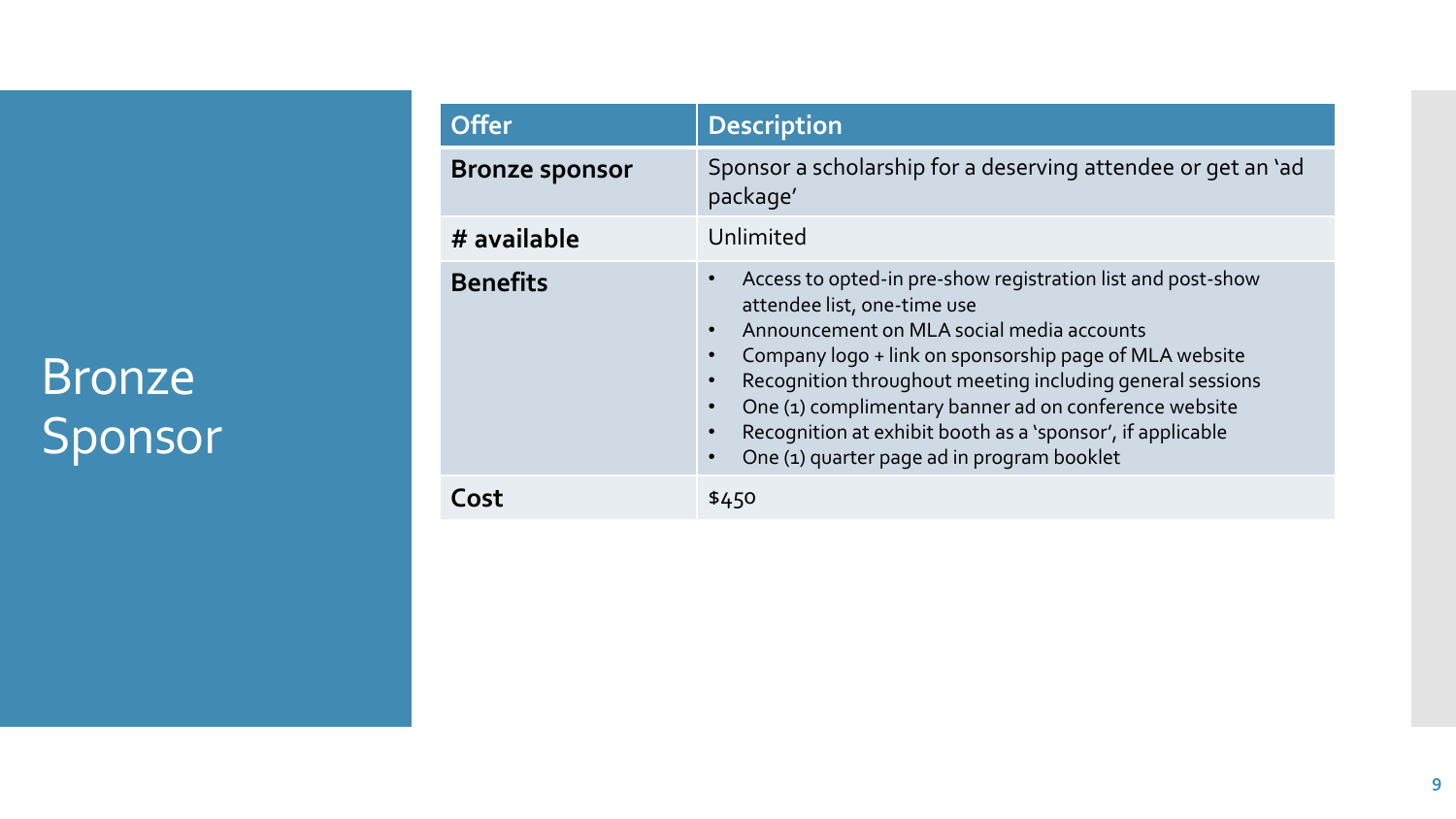### Ad sales overview

| <b>Type</b> | <b>Full page</b>                      | <b>Half page</b>                      | <b>Quarter page</b>                      | Promo item                                   | <b>Banner ad</b>                                  |
|-------------|---------------------------------------|---------------------------------------|------------------------------------------|----------------------------------------------|---------------------------------------------------|
| Opportunity | Full page ad<br>in program<br>booklet | Half-page ad<br>in program<br>booklet | Quarter-page ad<br>in program<br>booklet | Promo item to<br>put in<br>conference<br>bag | Rotating ad<br>+ link on<br>conference<br>website |
| # available | 4                                     | 8                                     | 12                                       | 5                                            | 10                                                |
| Cost        | \$250                                 | \$185                                 | \$135.00                                 | \$150.00                                     | \$200.00                                          |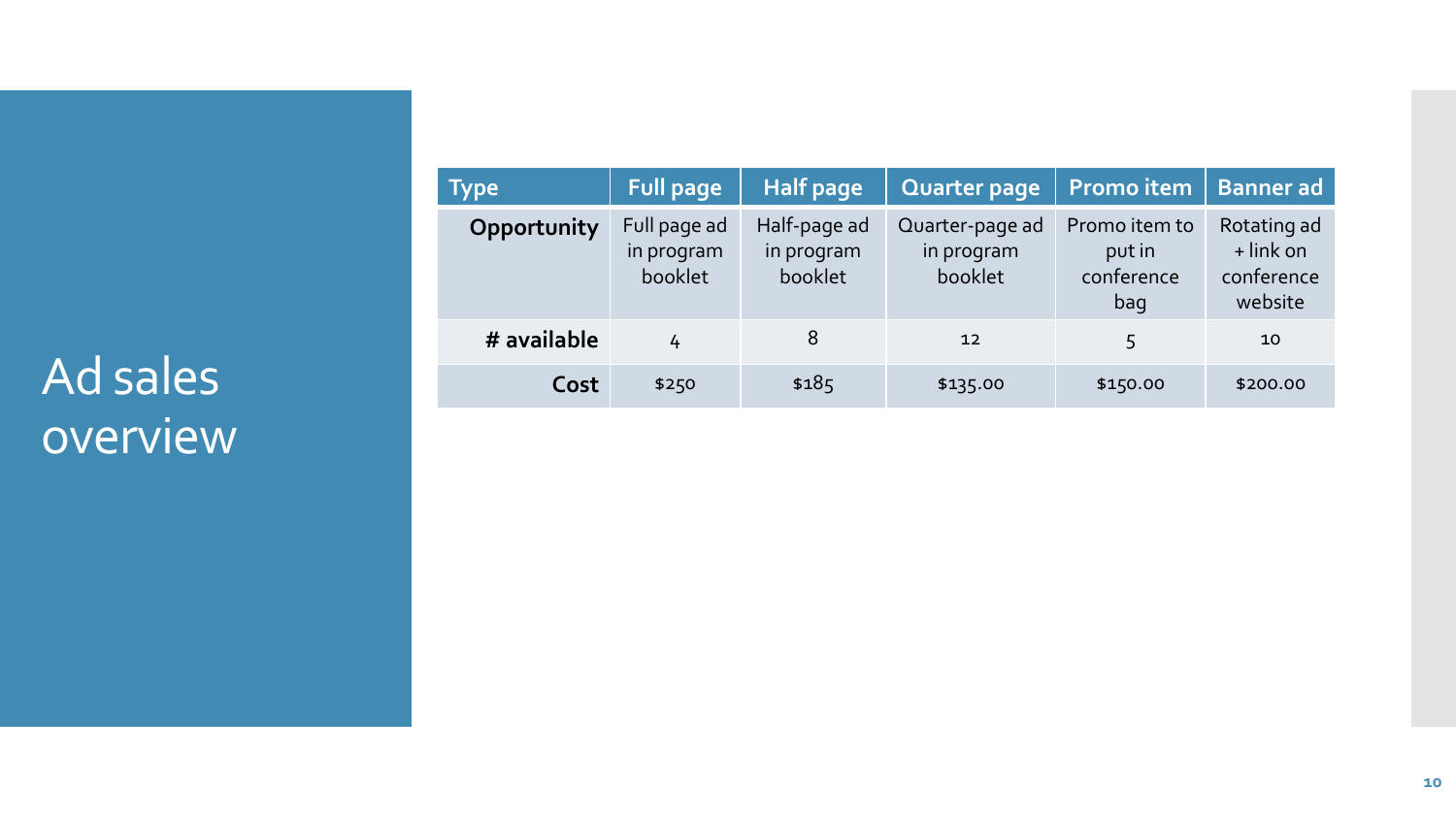Sponsorship + ads deadlines + formats

### **Key deadlines for sponsors**

| <b>Deadline</b>            | <b>Deliverable</b>                                                                                                                          |  |
|----------------------------|---------------------------------------------------------------------------------------------------------------------------------------------|--|
| <b>ASAP</b>                | Send company logo and link to company website<br>Banner ad due (we can put that up as soon as we receive payment)                           |  |
| April 8                    | All invoice payments received to be featured in printed materials                                                                           |  |
| April 16                   | Print ads due (conference program)                                                                                                          |  |
| May 6<br>(no earlier than) | Promo item received by Conference Director (500 units please). Please send<br>tracking and expected delivery date information once shipped. |  |

### **Graphic material formats**

| <b>Asset type</b>                   | <b>Format and specs</b>                                                                                                                                                                                                                                                   |
|-------------------------------------|---------------------------------------------------------------------------------------------------------------------------------------------------------------------------------------------------------------------------------------------------------------------------|
| Logo                                | Need in both JPG and PNG, no larger than 200px x 200px; high<br>resolution (300 dpi minimum)                                                                                                                                                                              |
| Banner ads for website              | JPG, 1170 px wide x 140 px wide with at least a 15px clear margin all<br>around; please keep your design simple                                                                                                                                                           |
| Print ads for conference<br>program | 4⁄4 page ad : 3.6" wide x 4.6" high - JPG or PDF (hi res for either)<br>$\frac{1}{2}$ page ad: 7.5" wide x 4.6" high - JPG or PDF (hi res for either)<br>Full page ad: $8.5''$ wide $x$ 11" high - PDF only (hi res)<br>If submitting as PDF, include cropmarks and bleed |